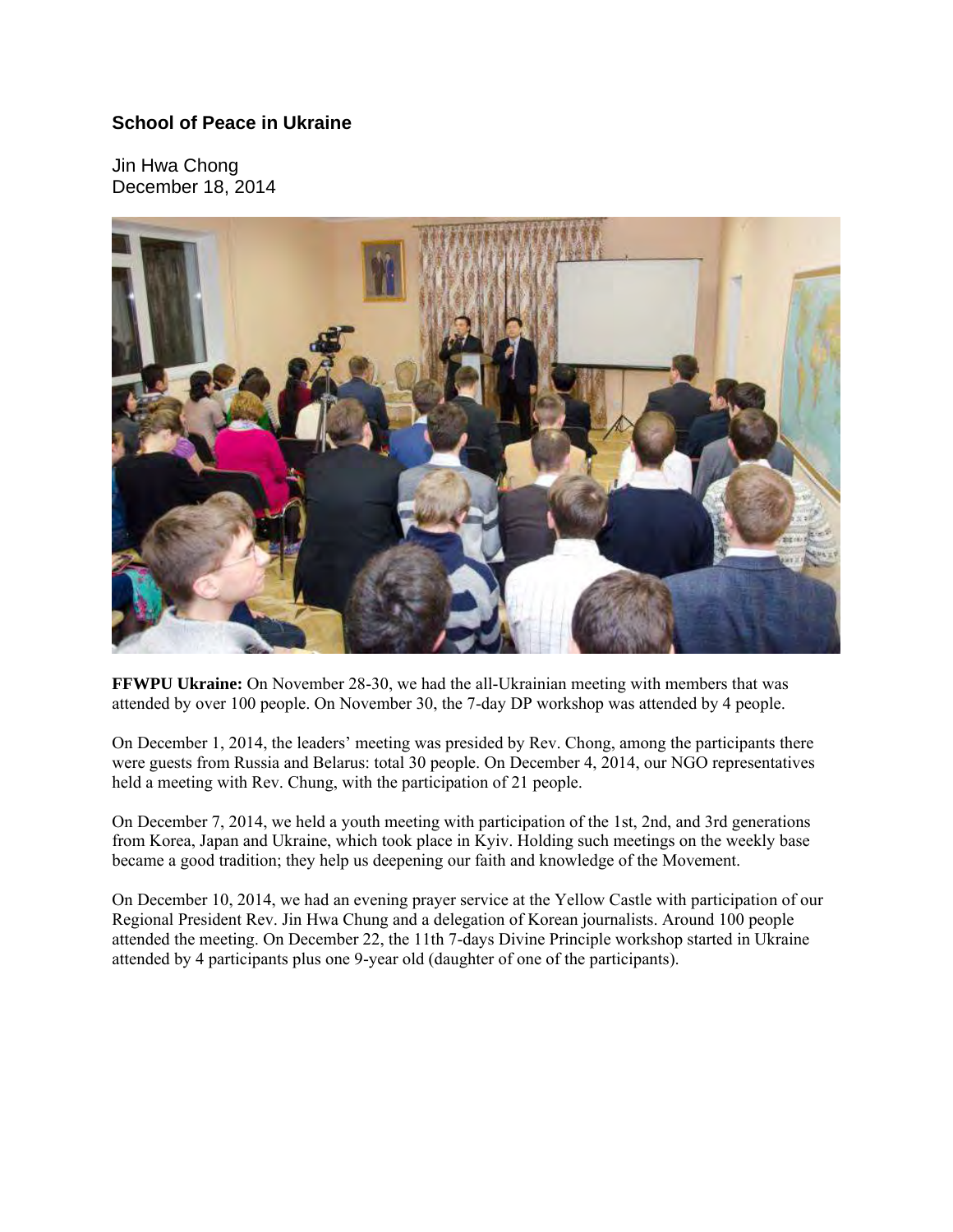

**UPF:** "School of Peace" activities were held in the Slavyanskii gymnasium at the end of November. This is a project initiated by the UPF-Ukraine though which theoretical education based on IEF contents is given to different NGO representatives as well as practical presentations on how to develop projects. One of the "School of Peace" students gave a report on the project she has held.



WFWP: A project called "World without violence in children's eyes" was held on 18.12.2014 in Kiev. WFWP bought prizes for children and gave them out. Children from Kyiv send their works for a drawing contest dedicated to the campaign "16 days against gender violence"